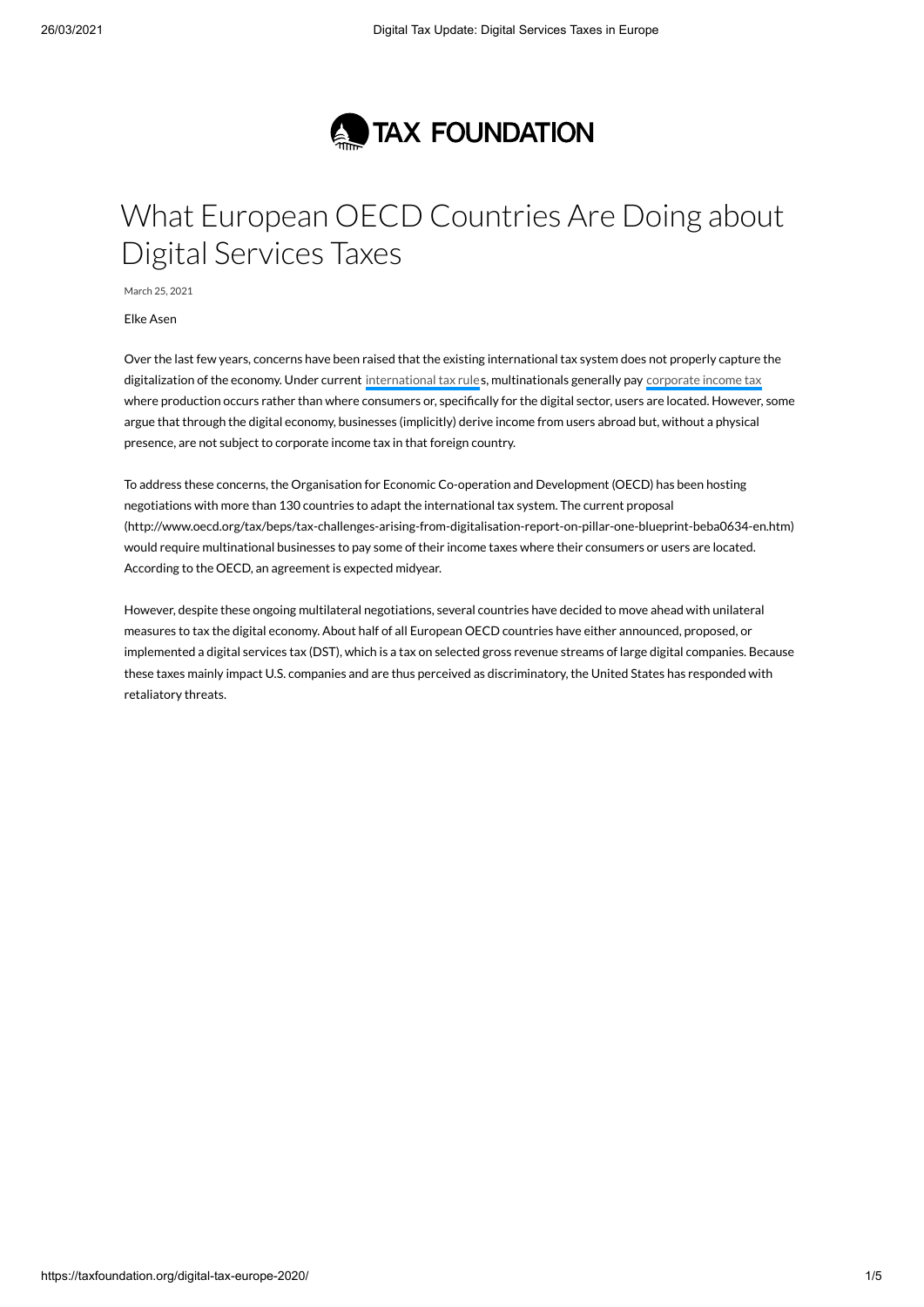## **Digital Services Taxes in Europe**

Announced, Proposed, and Implemented Digital Services Taxes (DSTs) in European OECD Countries, as of March 23, 2021



As of Tuesday, Austria, France, Hungary, Italy, Poland, Spain, Turkey, and the United Kingdom have implemented a DST. Belgium, the Czech Republic, and Slovakia have published proposals to enact a DST, and Latvia, Norway, and Slovenia have either officially announced or shown intentions to implement such a tax.

The proposed and implemented DSTs differ significantly in their structure. For example, while Austria and Hungary only tax revenues from online advertising, France's tax [base](https://taxfoundation.org/tax-basics/tax-base/) is much broader, including revenues from the provision of a digital interface, targeted advertising, and the transmission of data collected about users for advertising purposes. The tax rates range from 1.5 percent in Poland to 7.5 percent in both Hungary and Turkey (although Hungary's tax rate is temporarily reduced to 0 percent).

Although these DSTs are generally considered to be interim measures until an agreement is reached at the OECD level, it is unclear whether all will be repealed at that point. In addition, the European Union (EU) intends to implement its own digital levy [\(https://ec.europa.eu/info/law/better-regulation/have-your-say/initiatives/12836-A-fair-competitive-digital-economy](https://ec.europa.eu/info/law/better-regulation/have-your-say/initiatives/12836-A-fair-competitive-digital-economy-digital-levy)digital-levy) from 2023 onwards, with a bill outlining the details expected midyear. At the same time, the United Nations (UN) is considering adding special provisions for income from automated digital services to the UN Model Tax Convention [\(https://www.un.org/esa/ffd/publications/model-double-taxation-update-2017.html\)](https://www.un.org/esa/ffd/publications/model-double-taxation-update-2017.html) (see Article 12B (https://www.un.org/development/desa/financing/sites/www.un.org.development.desa.financing/files/2020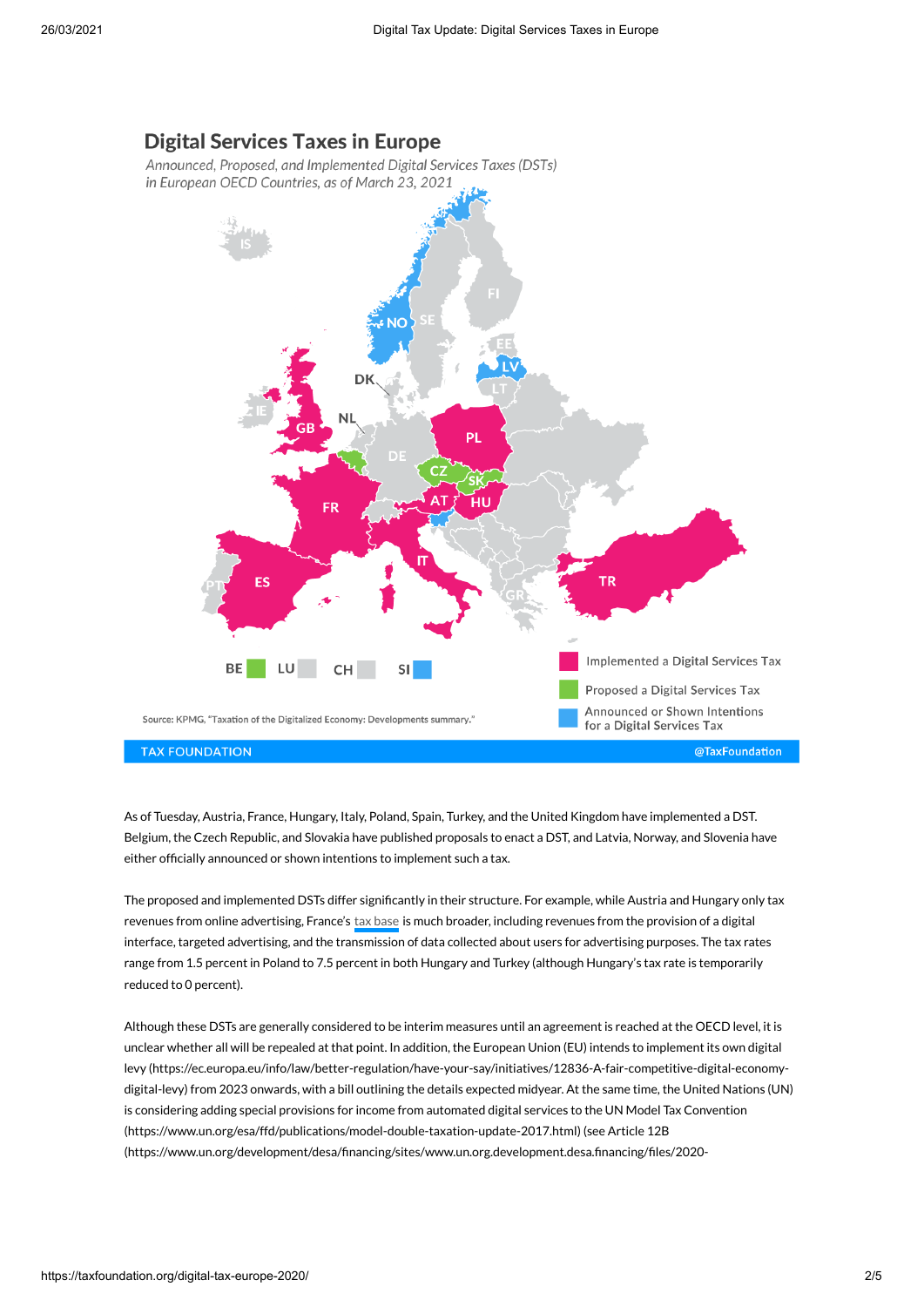[08/TAX%20TREATY%20PROVISION%20ON%20PAYMENTS%20FOR%20DIGITAL%20SERVICES.pdf\)\),](https://www.un.org/development/desa/financing/sites/www.un.org.development.desa.financing/files/2020-08/TAX%20TREATY%20PROVISION%20ON%20PAYMENTS%20FOR%20DIGITAL%20SERVICES.pdf) which would apply to treaty parties who agree to its inclusion.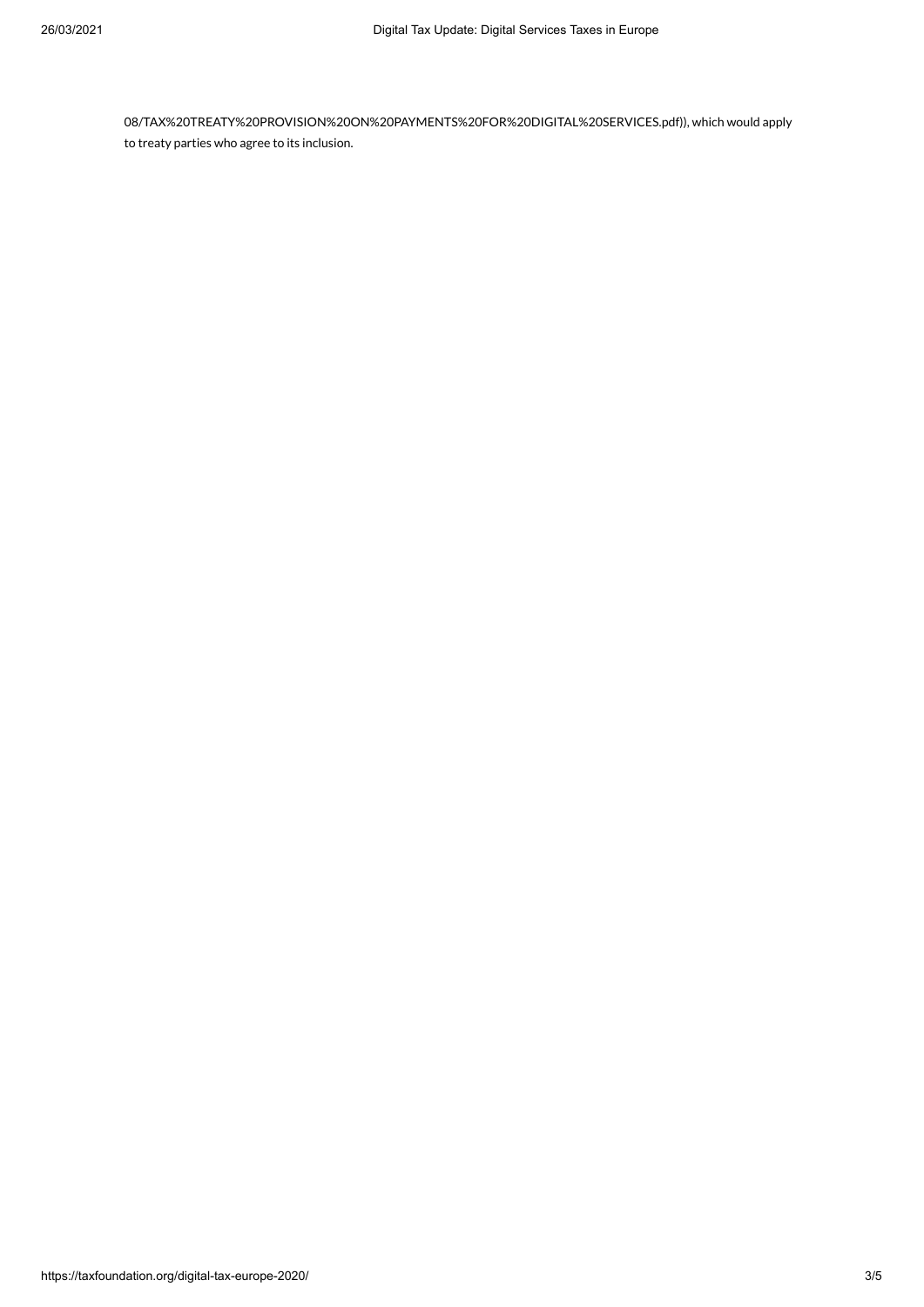| Country                   | Tax<br>Rate              | Scope                                                                                                                                                                                                                        | Global<br>Revenue<br><b>Threshold</b>         | <b>Domestic</b><br>Revenue<br><b>Threshold</b> | <b>Status</b>                                                                                                                                                                                                                                                           |
|---------------------------|--------------------------|------------------------------------------------------------------------------------------------------------------------------------------------------------------------------------------------------------------------------|-----------------------------------------------|------------------------------------------------|-------------------------------------------------------------------------------------------------------------------------------------------------------------------------------------------------------------------------------------------------------------------------|
| Austria<br>(AT)           | 5%                       | Online<br>advertising                                                                                                                                                                                                        | €750<br>million (US<br>\$840<br>million)      | €25<br>million<br>$($ \$28<br>million)         | Implemented (Effective from January 2020)                                                                                                                                                                                                                               |
| Belgium<br>(BE)           | 3%                       | Selling of user<br>data                                                                                                                                                                                                      | €750<br>million<br>$($ \$840<br>million)      | €5<br>million<br>$($ \$5.6<br>million)         | Proposed (A DST was first introduced in<br>January 2019 but was rejected in March<br>2019; an adjusted DST proposal was<br>reintroduced in June 2020; however, the<br>new government, sworn in October 1, 2020,<br>has announced it will wait for a global<br>solution) |
| Czech<br>Republic<br>(CZ) | 5%                       | Targeted<br>advertising<br>Use of<br>multilateral<br>digital<br>interfaces<br>Provision<br>of user data<br>(additional<br>thresholds<br>apply)                                                                               | €750<br>million<br>$($ \$840<br>million)      | CZK 100<br>million<br>(\$4<br>million)         | <b>Proposed</b> (Discussions delayed due to<br>COVID-19 pandemic; there is a proposed<br>amendment that reduces the tax rate from<br>7% to 5%)                                                                                                                          |
| France<br>(FR)            | 3%                       | Provision<br>of a digital<br>interface<br>Advertising<br>services based<br>on users' data                                                                                                                                    | €750<br>million<br>$($ \$840<br>million)      | €25<br>million<br>$($ \$28<br>million)         | <b>Implemented</b> (Retroactively applicable as<br>of January 1, 2019)                                                                                                                                                                                                  |
| Hungary<br>(HU)           | 7.5%                     | Advertising<br>revenue                                                                                                                                                                                                       | <b>HUF 100</b><br>million<br>$( $344, 000)$ ) | N/A                                            | <b>Implemented</b> (As a temporary measure, the<br>advertisement tax rate has been reduced<br>to 0%, effective from July 1, 2019<br>through December 31, 2022)                                                                                                          |
| Italy<br>(TT)             | 3%                       | Advertising<br>on a digital<br>interface<br>Multilateral<br>digital<br>interface that<br>allows users to<br>buy/sell goods<br>and services<br>Transmission<br>of user data<br>generated from<br>using a digital<br>interface | €750<br>million<br>$($ \$840<br>million)      | € $5.5$<br>million<br>(\$6<br>million)         | Implemented (Effective from January 2020)                                                                                                                                                                                                                               |
| Latvia<br>(LV)            | 3%                       | $\overline{\phantom{0}}$                                                                                                                                                                                                     | $\overline{\phantom{0}}$                      | $\overline{\phantom{0}}$                       | Announced/Shows Intentions (The Latvian<br>government commissioned a study to<br>determine the increase of tax revenue<br>based on the assumption that the country<br>levies a 3% DST)                                                                                  |
| Norway<br>(NO)            | $\overline{\phantom{0}}$ | $\overline{a}$                                                                                                                                                                                                               | $\overline{a}$                                | $\overline{\phantom{0}}$                       | Announced/Shows Intentions (Plans to<br>introduce a unilateral measure in 2021 if<br>the OECD does not reach a consensus<br>solution in 2020)                                                                                                                           |
| Poland<br>(PL)            | 1.5%                     | Audiovisual<br>media service<br>and audiovisual<br>commercial<br>communication                                                                                                                                               | $\overline{\phantom{0}}$                      | $\equiv$                                       | Implemented (Effective from July 2020;<br>there is a separate proposal to tax<br>advertisement revenues of broadcasters,<br>tech companies, and publishers)                                                                                                             |

## **Announced, Proposed, and Implemented Digital Services Taxes in European OECD Countries, as of Tuesday**

Sources: KPMG, "Taxation of the digitalized economy: Developments summary," Jan. 15, 2021,

https://tax.kpmg.us/content/dam/tax/en/pdfs/2020/digitalized-economy-taxation-developments-summary.pdf

[\(https://tax.kpmg.us/content/dam/tax/en/pdfs/2020/digitalized-economy-taxation-developments-summary.pdf\)](https://tax.kpmg.us/content/dam/tax/en/pdfs/2020/digitalized-economy-taxation-developments-summary.pdf); and Bloomberg Tax, "Poland's Government Plans to Approve New Ad Tax Bill in 1Q," Feb. 2, 2021, https://www.news.bloombergtax.com/daily-tax-report/polands-government-plans-toapprove-new-ad-tax-bill-in-1q [\(https://news.bloombergtax.com/daily-tax-report/polands-government-plans-to-approve-new-ad-tax-bill-in-1q\).](https://news.bloombergtax.com/daily-tax-report/polands-government-plans-to-approve-new-ad-tax-bill-in-1q)